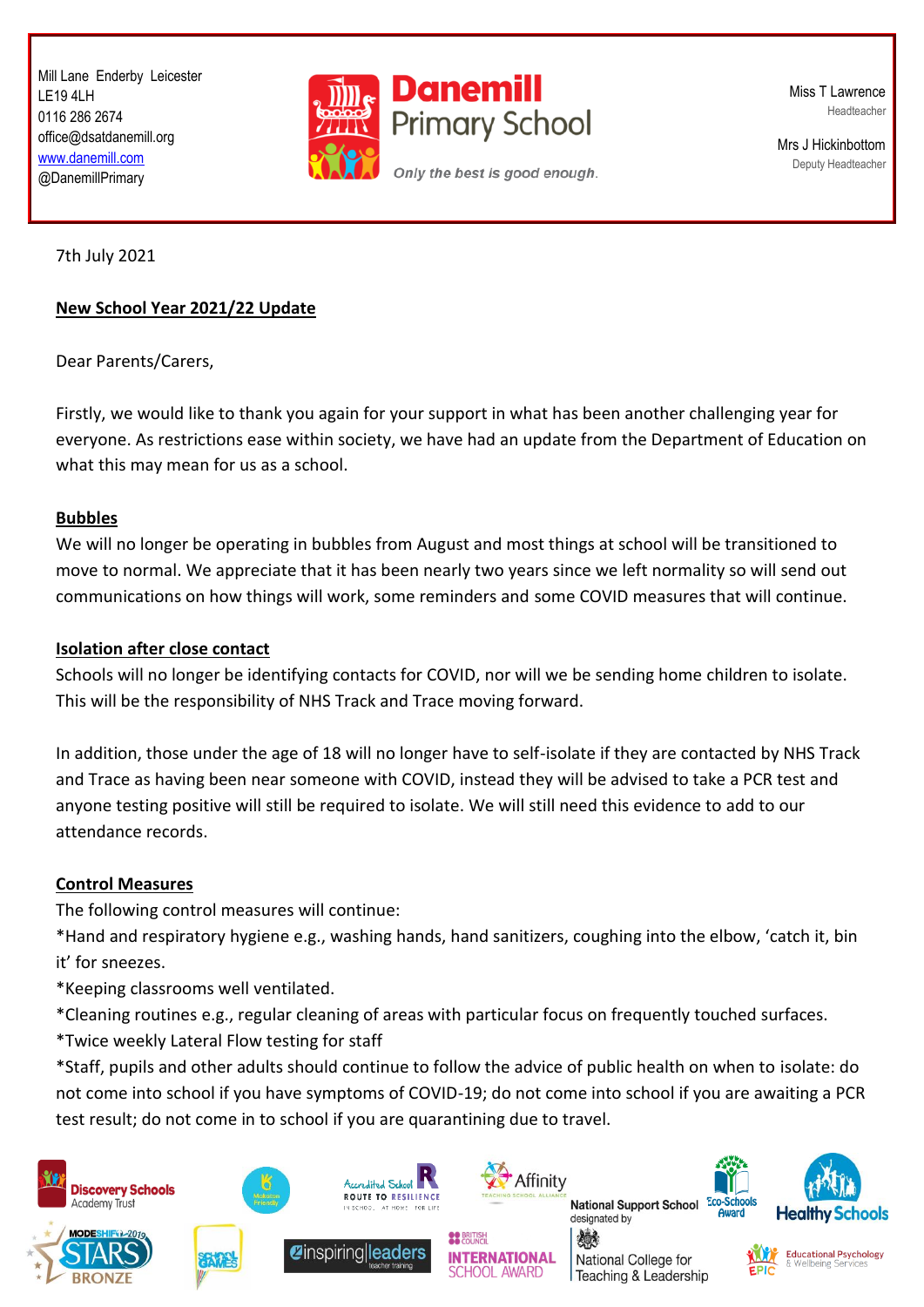

Miss T Lawrence Headteacher

Mrs J Hickinbottom Deputy Headteacher

School Timings and Entry/Exit routines

Our school timings will return to very near normal:

**EYFS: 8:45 – 3:15 p.m.** - Children will walk through to their classroom and school staff will be there to support. EYFS staff will dismiss the children from their classroom doors to an adult.

**Year 1 & 2: 8:45 – 3:20 p.m.** – Parents can bring their child to their classroom through Gate 1 and hand over to a member of staff who will support them into the cloakroom and to their first activity. At the end of the day, Year 1 will be dismissed from their classroom doors. Year 2 will be brought round and dismissed to an adult on the playground. All adults will be able to wait on the playground for their child.

**Year 3 & 4: 8:45 – 3:25 p.m.** – Children to enter independently through the main doors. Year 4 will walk straight to their classes independently and Year 3 will be supported through the main hall until they can do this independently after October half term. Children will be handed over to an adult through the main doors at the end of the day. Year 3 will begin dismissal at 3:20 p.m. and Year 4 will begin their dismissal at 3:25 p.m.

**Year 5 & 6: 8:45 – 3:25 p.m.** – Children to enter independently through Gate 3. Staff will be at the top of the gate to support them into class until October half term. After October half term, they will complete this independently. They will be dismissed through the same gate. Please email the office if you are happy for your child to walk home and they will be dismissed first to ease congestion.

## Swimming

Swimming will resume as part of our curriculum offer. Year 5 will start in the Autumn Term, and you will receive a letter with more details once it is your child's turn to swim.

# After School Clubs

After School Clubs will resume as part of our Extra-Curricular offer. Clubs will be released in the Autumn Term on a first come, first serve basis.

## **Trips**

Trips will resume as part of our Enrichment Offer. Letters will go out as and when trips are arranged.

## Open Days and Parental Sessions

We will look forward to inviting parents and carers in for open days, assemblies etc. We will share dates so that you have them available to you as soon as they are finalised.